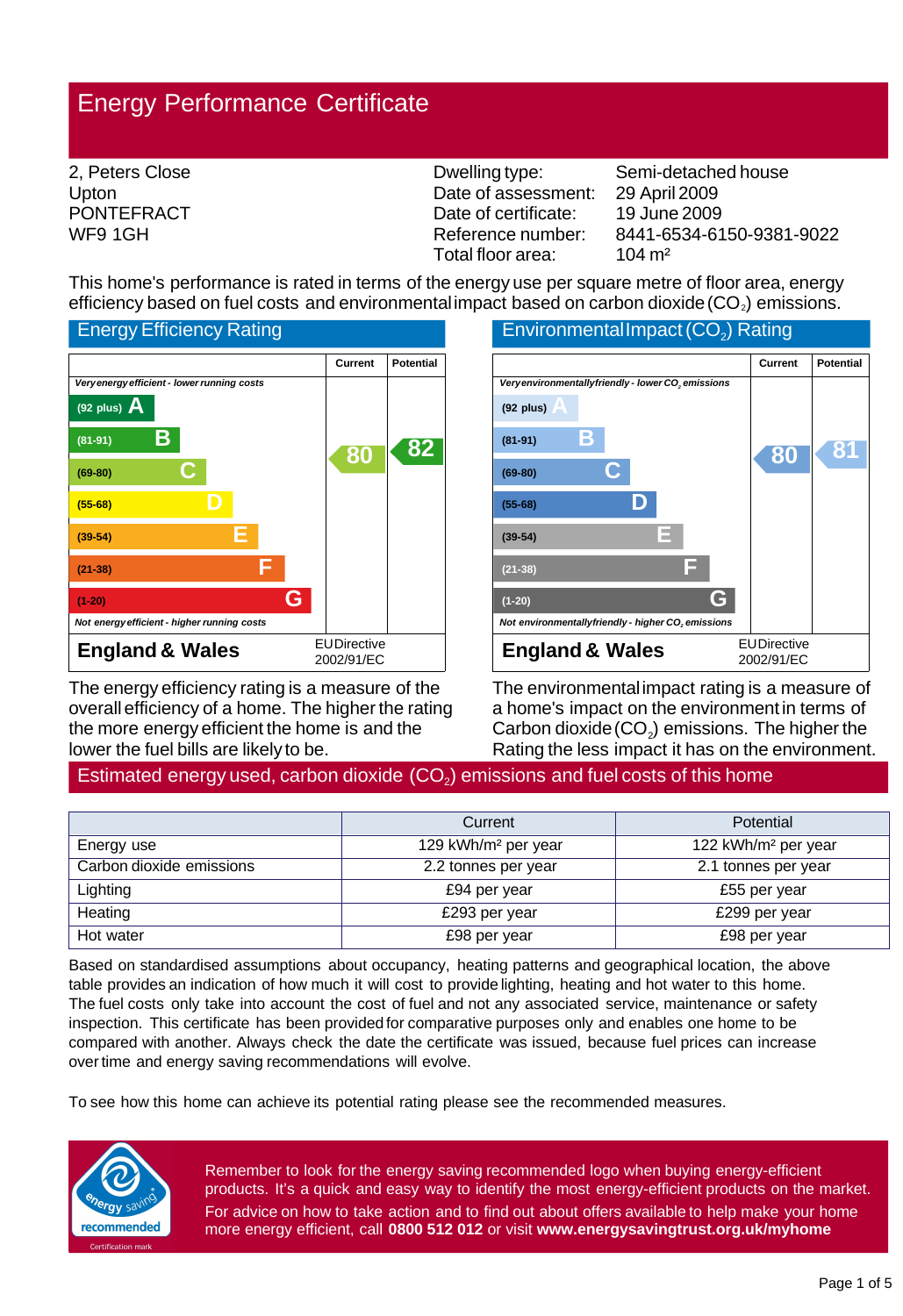## About this document

The Energy Performance Certificate for this dwelling was produced following an energy assessment undertaken by a qualified assessor, accredited by Stroma Accreditation, to a scheme authorised by the Government. This certificate was produced using the SAP 2005 assessment methodology and has been produced under the Energy Performance of Buildings (Certificates and Inspections) (England and Wales) Regulations 2007 as amended. A copy of the certificate has been lodged on a national register.

| Assessor's accreditation number: | STRO000093                                                   |
|----------------------------------|--------------------------------------------------------------|
| Assessor's name:                 | Mr Jerzy Golinski MEng                                       |
| Company name/trading name:       | Stroma Technology                                            |
| Address:                         | Unit 4, Pioneer Way, Pioneer Business Park, CASTLEFORD, WF10 |
|                                  | 5QU                                                          |
| Phone number:                    | 08456211111                                                  |
| Fax number:                      | 08456211112                                                  |
| E-mail address:                  | j.golinski@stroma.com                                        |
| Related party disclosure:        | Stroma                                                       |

#### If you have a complaint or wish to confirm that this certificate is genuine

Details of the assessor and the relevant accreditation scheme are as above. You can get contact details of the accreditation scheme from their website at www.stroma.com together with details of their procedures for confirmation authenticity of a certificate and for making complaint.

## About the building's performance ratings

The ratings on the certificate proved a measure of the building's overall energy efficiency and its environmental impact, calculated in accordance with a national methodology that takes into account factors such as insulation, heating and hot water systems, ventilation and fuels used. The average Energy Efficiency Rating for a dwelling in England and Wales is band E (rating 46).

Not all buildings are used in the same way, so energy ratings use 'standard occupancy' assumptions which may be different from the specific way you use your home. Different methods of calculation are used for homes and for other buildings. Details can be found at www.communities.gov.uk/epbd

Buildings that are more energy efficient use less energy, save money and help protect the environment. A building with a rating of 100 would cost almost nothing to heat and light and would cause almost no carbon emissions. The potential ratings on the certificate describe how close this building could get to 100 if all the cost effective recommended improvements were implemented.

### About the impact of buildings on the environment

One of the biggest contributors to global warming is carbon dioxide. The way we use energy in buildings causes emissions of carbon. The energy we use for heating, lighting and power in homes produces over a quarter of the UK's carbon dioxide emissions and other buildings produce a further one-sixth.

The average household causes about 6 tonnes of carbon dioxide every year. Adopting the recommendations in this report can reduce emissions and protect the environment. You could reduce emissions even more by switching to renewable energy sources. In addition there are many simple everyday measures that will save money, improve comfort and reduce the impact on the environment. Some examples are given at the end of this report.

#### **Visit the government's website at www.communities.gov.uk/epbd to:**

- Find how to confirm the authenticity of an energy performance certificate
- Find how to make a complaint about a certificate or the assessor who produced it
- Learn more about the national register where this certificate has been lodged
- Learn more about energy efficiency and reducing energy consumption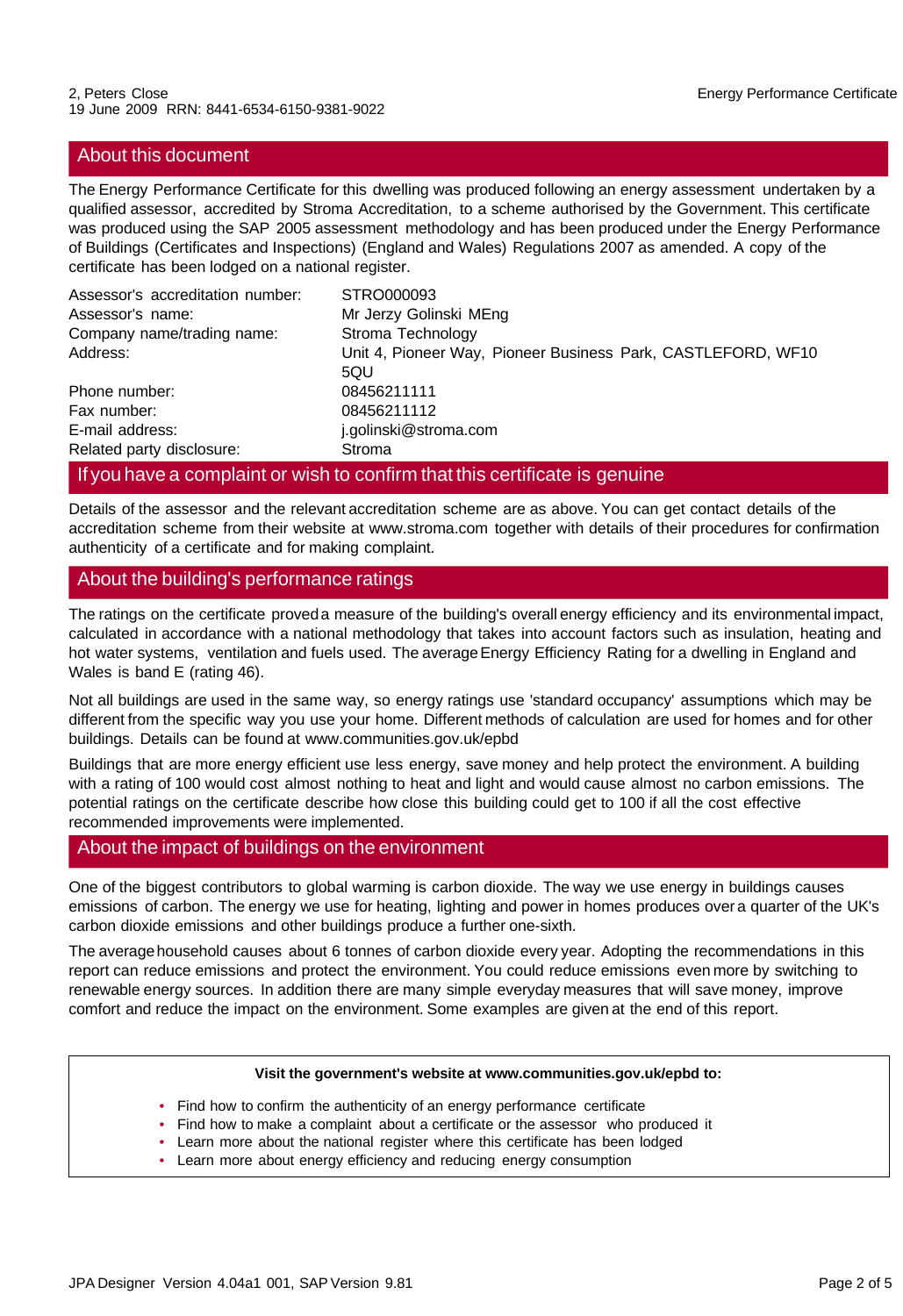## Recommended measurers to improve this home's energy performance

2, Peters Close Upton PONTEFRACT Date of certificate: Reference number:

19 June 2009 8441-6534-6150-9381-9022

## Summary of this home's energy performance related features

The following is an assessment of the key individual elements that have an impact on this home's performance rating. Each element is assessed against the following scale: Compliant / Average / Good / Very good.

| Element                                                                                                               | Description                                                       | Current performance |               |
|-----------------------------------------------------------------------------------------------------------------------|-------------------------------------------------------------------|---------------------|---------------|
|                                                                                                                       |                                                                   | Energy Efficiency   | Environmental |
| Walls                                                                                                                 | Average thermal transmittance 0.27 W/m <sup>2</sup> K             | Very Good           | Very Good     |
| Roof                                                                                                                  | Average thermal transmittance 0.17 W/m <sup>2</sup> K             | Good                | Good          |
| Floor                                                                                                                 | Average thermal transmittance 0.21 W/m <sup>2</sup> K             | Good                | Good          |
| <b>Windows</b>                                                                                                        | Fully double glazed                                               | Good                | Good          |
| Main heating                                                                                                          | Boiler and radiators, mains gas                                   | Very Good           | Very Good     |
| Main heating controls                                                                                                 | Programmer, room thermostat and TRVs                              | Average             | Average       |
| Secondary heating                                                                                                     | Room heaters, electric                                            |                     |               |
| Hot water                                                                                                             | From main system                                                  | Very Good           | Very Good     |
| Lighting                                                                                                              | Low energy lighting in 30% of fixed outlets                       | Average             | Average       |
| Air tightness                                                                                                         | Air permeability 7.2 m <sup>3</sup> /h.m <sup>2</sup> (as tested) | Average             | Average       |
| Current energy efficiency rating<br>C <sub>80</sub>                                                                   |                                                                   |                     |               |
| C <sub>80</sub><br>Current environmentalimpact (CO <sub>2</sub> ) rating                                              |                                                                   |                     |               |
| Thermal transmittance is a measure of the rate of heat loss through a building fabric; the lower the value the better |                                                                   |                     |               |

the energy performance.

Air permeability is a measure of the air tightness of a building; the lower the value the better the air tightness.

## Low and zero carbon energy sources

None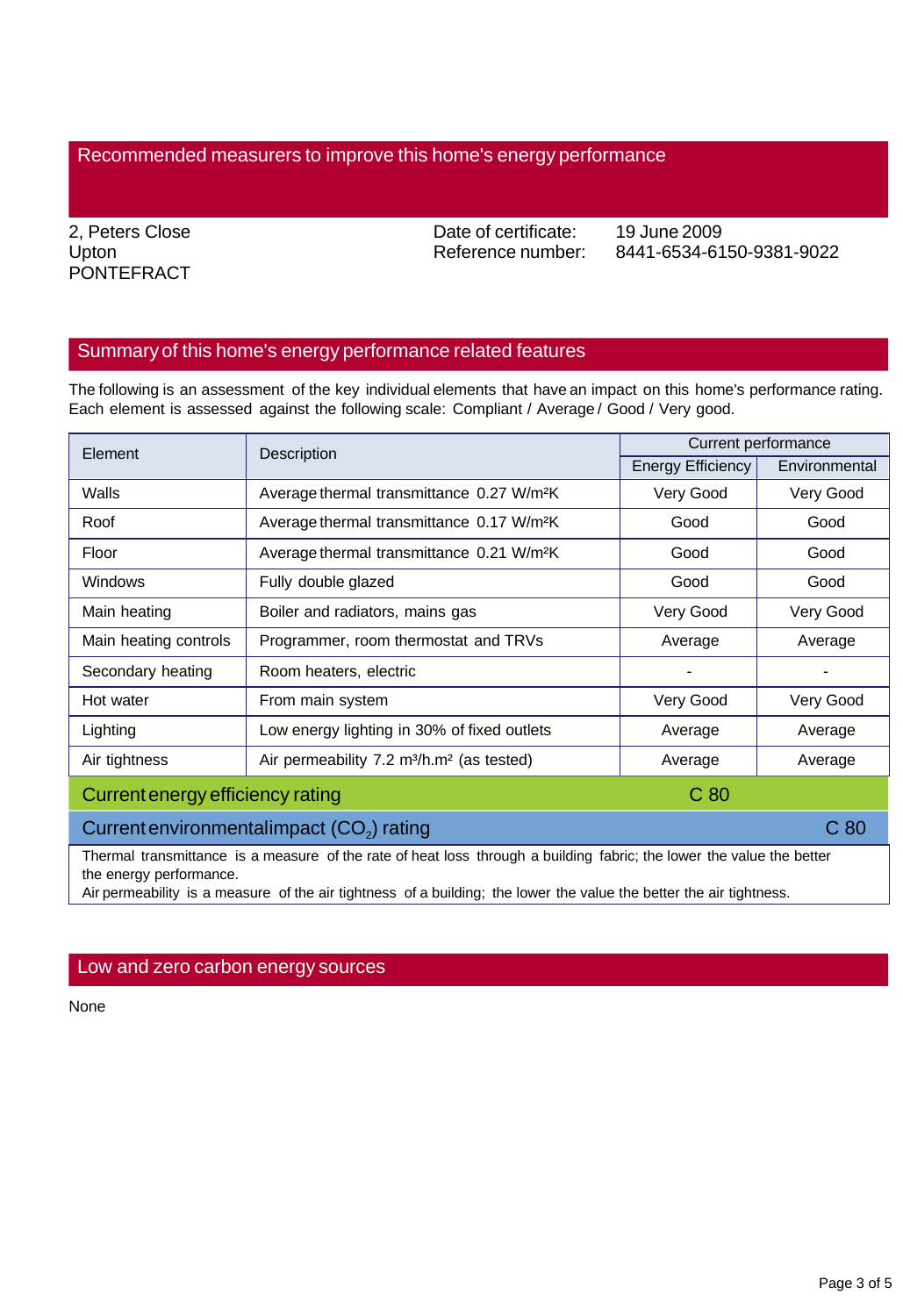## Recommendations

The measurers below are cost effective. The performance ratings after improvements listed below are cumulative, that is they assume the improvements have been installed in the order that they appear in the table.

| Lower cost measurers (up to £500)           | <b>Typical savings</b> | Performance ratings after improvements |                      |
|---------------------------------------------|------------------------|----------------------------------------|----------------------|
|                                             | per year               | <b>Energy Efficiency</b>               | Environmental impact |
| 1 Low energy lighting for all fixed outlets | £32                    | B 82                                   | <b>B</b> 81          |
| Total                                       | £32                    |                                        |                      |
| Potential energy efficiency rating          |                        | <b>B</b> 82                            |                      |
| Current environmental impact $(CO2)$ rating |                        | <b>B</b> 81                            |                      |

## Further measurers to achieve even higher standards

The further measures listed below should be considered in addition to those already specified if aiming for the highest possible standards for this home. However you should check the conditions in any covenants, planning conditions, warranties or sale contracts.

| 2 Solar water heating                                  | £22  | <b>B</b> 83 | <b>B</b> 83 |
|--------------------------------------------------------|------|-------------|-------------|
| 3 Solar photovoltaic panels, 2.5kWp                    | £159 | A 92        | <b>B</b> 91 |
| Enhanced energy efficiency rating                      |      | A 92        |             |
| Enhanced environmentalimpact (CO <sub>2</sub> ) rating |      |             | B 91        |

Improvements to the energy efficiency and environmental impact ratings will usually be in step with each other. However, they can sometimes diverge because reduced energy costs are not always accompanied by a reduction in carbon dioxide (CO<sub>2</sub>) emissions.